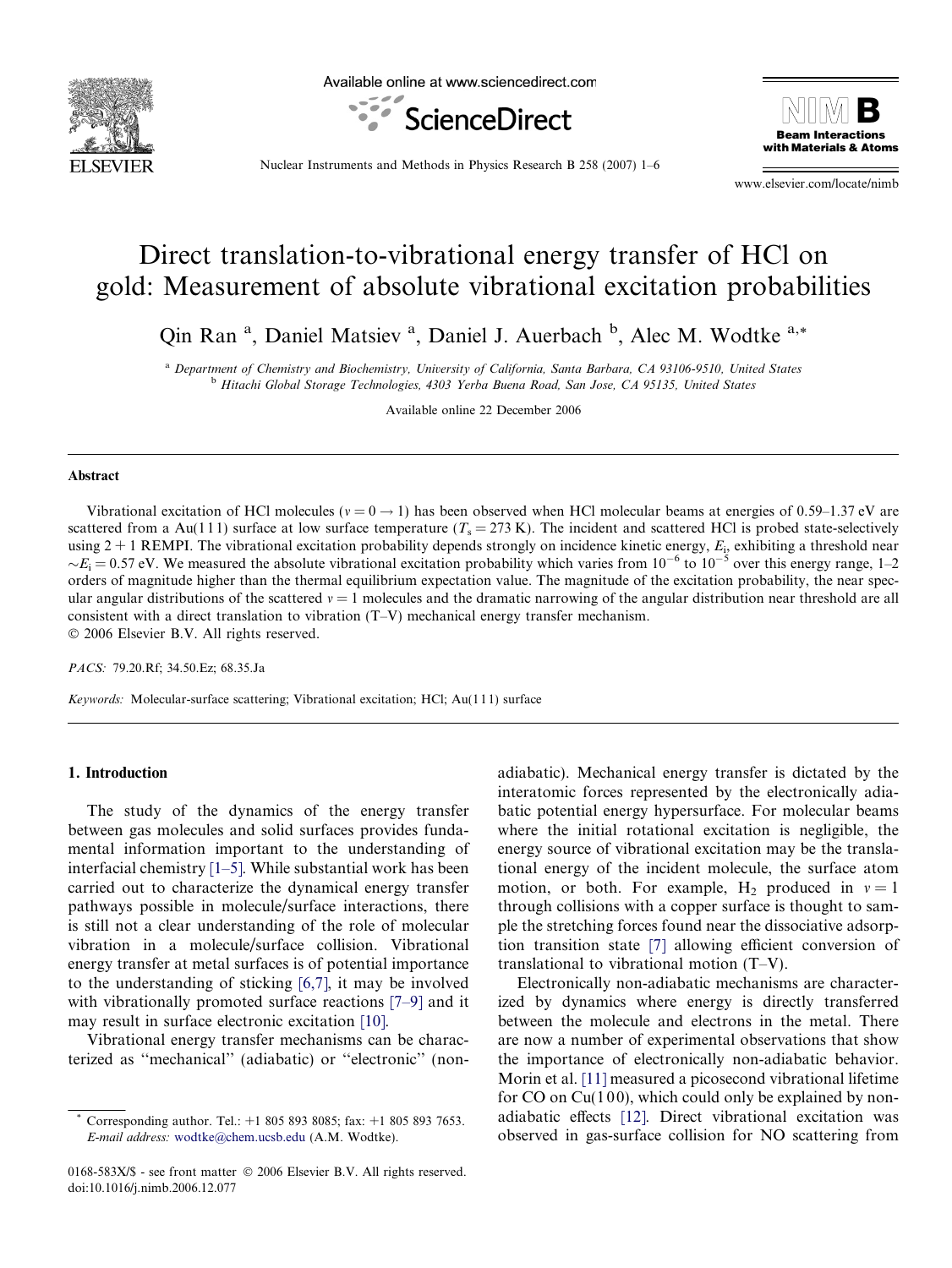Ag(111) [\[10,13\]](#page-5-0). This study showed that the vibrational excitation depended not only on incidence kinetic energy but also strongly on surface temperature and provided clear evidence that ''hot'' electron hole pairs in metals could excite molecular vibration. Later studies for NO on  $Cu(110)$  revealed similar results [\[14\].](#page-5-0) Observations of vibrational excitation and de-excitation of  $NO(v = 2)$  on Au(111) [\[15\],](#page-5-0) vibrationally promoted electron transfer [\[16\]](#page-5-0) and vibrationally promoted electron emission [\[17\]](#page-5-0) have all provided additional evidence for electronically non-adiabatic energy transfer. Diekhoner et al. [\[18\]](#page-5-0) reported indirect evidence for strong non-adiabatic coupling for  $N<sub>2</sub>$ associative desorption from and dissociative adsorption on  $Ru(0001)$ . Recently, studies of vibrational relaxation of  $H_2$  on copper have suggested that electronically non-adiabatic influences may be important [\[19\].](#page-5-0) Most theoretical simulations (which rely of density functional theory) are still not capable of characterizing excited electrons in metals. Other approximate methods have been developed with some significant successes, but more work is needed [\[1\].](#page-5-0)

Scattering experiments that probe vibrational energy transfer can also be divided into two categories by time scale, direct (specular) and indirect (trapping/desorption). Trapping mediated energy transfer leads to thermally accommodated surface adsorbates, which may desorb with their internal degrees of freedom still at or near thermal equilibrium with the surface. Direct scattering typically occurs on a picosecond time scale (or less) and is therefore much simpler to model theoretically. Furthermore, for direct scattering, molecular properties measured after the collision retain a ''memory'' of their initial conditions modified by the forces experienced during the collision. Obviously, the final properties of the scattered molecules need not be in thermal equilibrium with the surface and thus, at least potentially, observations of direct scattering events provide more detailed and specific information about the molecule/surface encounter.

Most of our knowledge of energy transfer in gas–solid collisions is based on the study of the limited number of model systems. Thus, generalizations are difficult. In order to extend our understanding of the molecular dynamics at the gas-surface interface, here we examine a new system, HCl on  $Au(111)$ . While we say "new", this system has been studied previously providing accurate observations for HCl rotationally inelastic scattering, where Lykke and Kay [\[20\]](#page-5-0) carried out a complementary study of HCl( $v = 0$ ) undergoing direct-inelastic scattering from Au(1 1 1). In addition to obtaining a detailed view of the rotationally inelastic scattering dynamics, this work led to the first quantitative estimate of the binding energy of HCl to Au(111) ( $\sim$ 4–5 kcal/mol) a finding that is relevant to and consistent with the conclusions of this work to be presented below. Korolik et al. [\[21\]](#page-5-0) observed the trapping-desorption and direct-inelastic scattering for  $\text{HCI}(v = 0)$  from  $MgO(100)$  at two incidence energy regimes. No vibrationally inelastic channels were reported in either of these papers. In this proceeding, we report the first observation

of *vibrationally* inelastic scattering ( $v = 0 \rightarrow 1$ ) of HCl from Au( $111$ ). The key observations of this work are:

- 1. The absolute vibrational excitation probability is dramatically smaller than that of  $NO(v = 0 \rightarrow 1)$  excitation on Ag, Cu and Au, systems where electronically nonadiabatic mediated vibrational energy transfer is thought to dominate.
- 2. The vibrational excitation probability increases strongly with  $E_i$  with a clearly observable energy threshold at  $E_{\rm i} \sim 0.57 \text{ eV}.$
- 3. The angular distribution of vibrationally inelastically scattered molecules narrows dramatically as one approaches the threshold from above. To our knowledge such an effect has not been previously observed.

All of these observations strongly support a mechanical translation-to-vibration energy transfer mechanism.

#### 2. Experiment

The measurements were performed on a new beam-surface scattering instrument. Here we give only a cursory description of this instrument deferring a detailed description to a future publication [\[22\]](#page-5-0). The instrument consists of a molecular beam source chamber, an ultrahigh vacuum (UHV) surface-science chamber separated by two differential pumping chambers. The pulsed jet-cooled HCl molecular beams are generated by expanding HCl seeded in  $H_2$ at about 3 atm. stagnation pressure through a piezo-electrically actuated pulsed nozzle (1 mm diameter orifice, 10 Hz); by careful adjustment of the valve, beam pulses of  $\leq$ 50 µs FWMH could be produced. The expanded HCl beam was skimmed by a 1.5 mm diameter skimmer and passed through first, second differentially pumped regions and a 2 mm diameter aperture into the UHV surface chamber to collide with a gold surface and then bounce back. The distance from nozzle to surface is only 180 mm. This short distance provides an intense molecular beam and the ability to resolve in time incoming and scattered (outgoing) signals. The mixtures with ratios of 1%, 2.5%, 5% and  $10\%$  HCl in  $H_2$  were used to vary the kinetic energy of the HCl.

The  $Au(111)$  single crystal resides in an UHV chamber  $({\sim}1.5 \times 10^{-10}$  Torr) and is mounted on a liquid nitrogen cooled manipulator permitting  $XYZ\Theta$  motions. The surface was cleaned daily by sputtering with  $3 kV \text{ Ar}^+$  for 15–20 min and then annealed to 780 K for 20 min every 2–3 h. Auger electron spectroscopy was used to check surface condition.

 $HCI(v = 0$  and 1) molecules were probed state-selectively by  $2 + 1$  resonance enhanced multi-photon ionization (REMPI) via the Q-branch of  $E^1\Sigma^+ - X^1\Sigma^+$  (0,0) band near 238 nm and (0, 1) band near 247 nm. To obtain the required laser light, the output of a dye laser (Sirah,  $CSTR-LG-24$ , line-width  $0.07 \text{ cm}^{-1}$ ) was frequency doubled in BBO to produce 4–6 mJ of tunable radiation near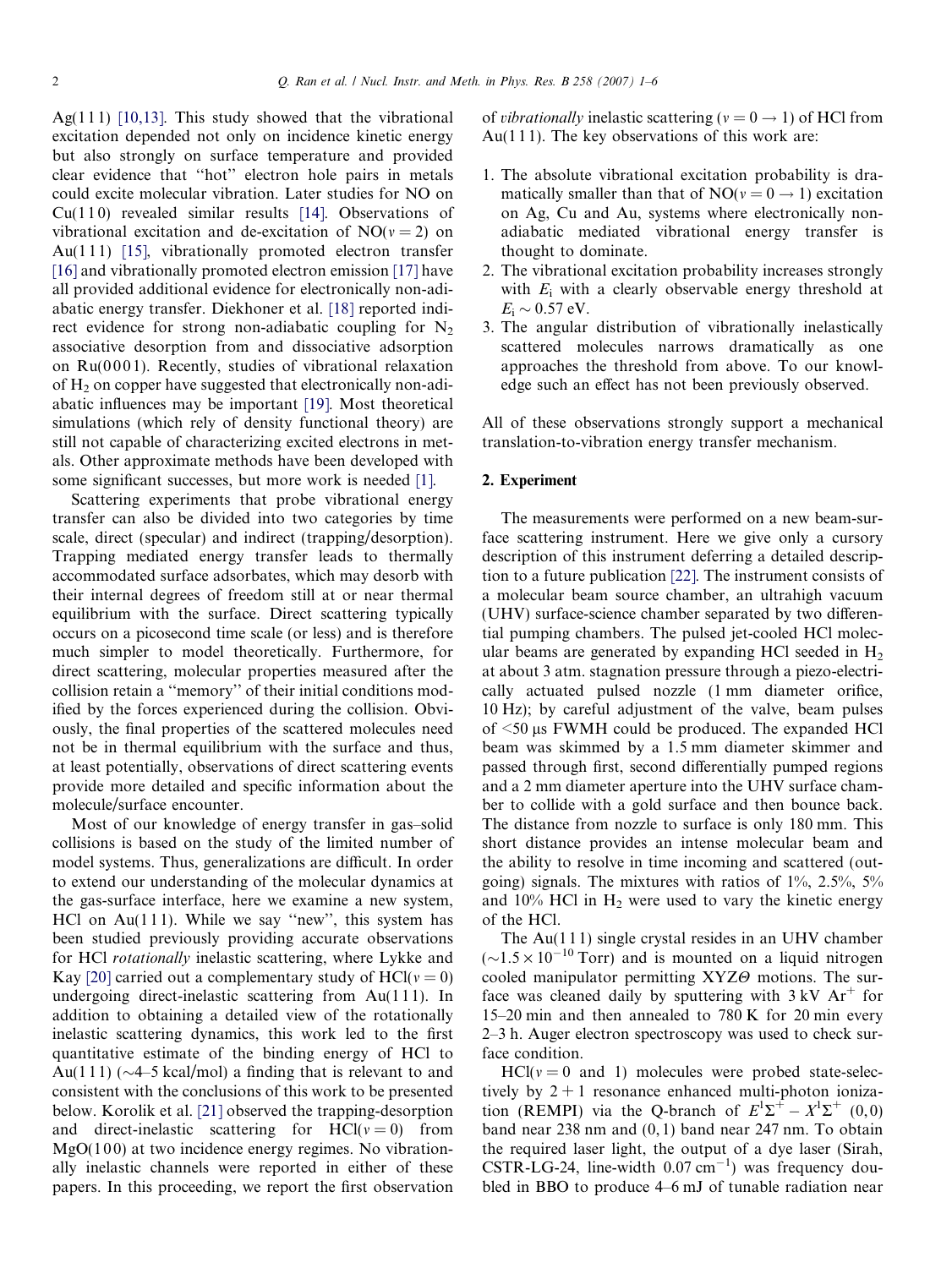238 nm or 247 nm. The laser beam was focused into the UHV chamber with a  $f = 30$  cm lens. The ion time-of-flight collection system consists of a repeller and two cylindrical focusing lenses followed by a MCP detector. The incident and scattered molecules were detected at the same position (20 mm away from the surface) with different delay time. The rotational distributions were recorded by scanning the probe laser wavelength and angular distributions were measured by moving the probe laser along the plane perpendicular to the molecular beam.

#### 3. Results and discussion

As a check, we measured rotationally inelastic scattering of HCl in its ground vibrational state from  $Au(111)$ including variations of the angular and rotational distributions with incidence energy and surface temperature and compared these measurements with the literature. We do not report any of these results here except to note that they are in good agreement with the previous work of Lykke and Kay [\[20\].](#page-5-0) This agreement provides validation of the reliability of the data measured with our new instrument.

Vibrationally inelastic scattering producing  $HCI(v = 1)$ is the main focus of this work. The rotational state (wavelength resolved  $2 + 1$  REMPI spectra) and state-selected angular distributions (laser position scans) were measured at surface temperature  $T_s = 273$  K at four different translational incidence energies,  $E_i = 1.37$  eV,  $1.12$  eV,  $0.86$  eV and 0.59 eV. Two examples of the rotationally resolved  $2 + 1$  REMPI spectra are shown in Fig. 1. In both panels of the figure, the  $E^1\Sigma^+(v'=0) - X^1\Sigma^+(v''=1)$   $2+1$ REMPI spectrum (band head found at a two-photon energy of  $\overline{80,893 \text{ cm}^{-1}}$ ) is displayed for an incident molecular beam containing 1% HCl in H<sub>2</sub> ( $E_i = 1.37$  eV). The three spectral lines at a two-photon energy of ~80,598 cm<sup>-1</sup> result from S-branch of  $V^{-1}\Sigma^+(v'=10)$  –  $X^1\Sigma^+(v^{\prime\prime}=1)$  band and are not used in the analysis. In Fig. 1(a) the timing between pulsed molecular beam and laser pulse is adjusted to observe the incoming molecules before colliding with the  $Au(111)$  surface. As testimony to the sensitivity of our instrument, the thermally populated HCl( $v = 1$ ) can be clearly detected in the molecular beam even though thermal population ratio of HCl  $v = 1$ to  $v = 0$  at room temperature is only  $9.8 \times 10^{-7}$ . The small number of lines in the spectrum indicates the low rotational temperature  $(T_R \sim 25 \pm 10 \text{ K})$  of the incident molecular beam. We use this signal as an absolute calibration for excitation probabilities due to surface scattering as described below.

In Fig. 1(b) the same spectrum is recorded using a  $\sim$ 20 µs longer delay between the pulsed nozzle and the probe laser pulse. The assigned Q-branch up to  $J = 8$  lines are due to vibrational excitation after the HCl molecular beam collides with  $Au(111)$  surface. One can immediately see that the integrated intensity of the  $v = 1$  assigned lines is substantially larger after scattering than before, indicating additional population in the  $v = 1$  state has been produced



Fig. 1.  $2 + 1$  REMPI spectra for (a) the incident HCl molecular beam and (b) HCl scattered from Au(111). (a) Thermally populated HCl( $v = 1$ ) is observed in a molecular beam with 1% HCl seeded in  $H_2$ . Less than  $10^{-6}$ of the beam is in the  $v = 1$  state. The incident molecular beam is rotational cold. (b) Adjusting the timing between the short-pulsed molecular beam  $\approx$  100 km s pulse duration) and the laser by only about 20 µs reveals the vibrationally inelastic scattering, indicated by the assigned Q-branch.

by the collisions with the surface. This increase in  $v = 1$  signal in the raw data occurs despite the fact that the pulse of scattered molecules is spread over a wider angular range.

Angular distributions for scattered HCl( $v = 1$ ,  $J = 6$ ) at four incidence energies are shown in [Fig. 2.](#page-3-0) Although not shown, the angular distributions for other J-states of  $v = 1$  were not markedly different. Also shown for reference is the angular distribution of the incoming molecular beam. All the data have been fit with Gaussian distributions by a least squares algorithm, shown as solid lines in the figure. Note that the scattered molecules are deflected away from the direction of the molecular beam indicating the slightly  $(3.2 \pm 0.3^{\circ})$  off-normal incidence of the incoming molecular beam. For incidence energies above 0.59 eV, the scattering angular distributions are all peaked near the specular direction (shown in the figure) which is indicative of the direct-inelastic scattering. Note that the angular distribution obtained at  $E_i = 0.59$  eV is much more sharply peaked than those obtained at higher incidence energies and has a maximum about  $3^{\circ}$  from the molecular beam, i.e. in the direction of the surface normal. We will shortly return to this observation after first presenting results necessary to understand its significance.

In [Fig. 3](#page-3-0), rotational distribution of scattered HCl( $v = 1$ ) are shown as Boltzmann plots at four values of incidence translational energy. The rotational temperatures,  $T_{\rm R}$ , reflecting the observed rotational state population distributions are presented in the inset. These rotational tempera-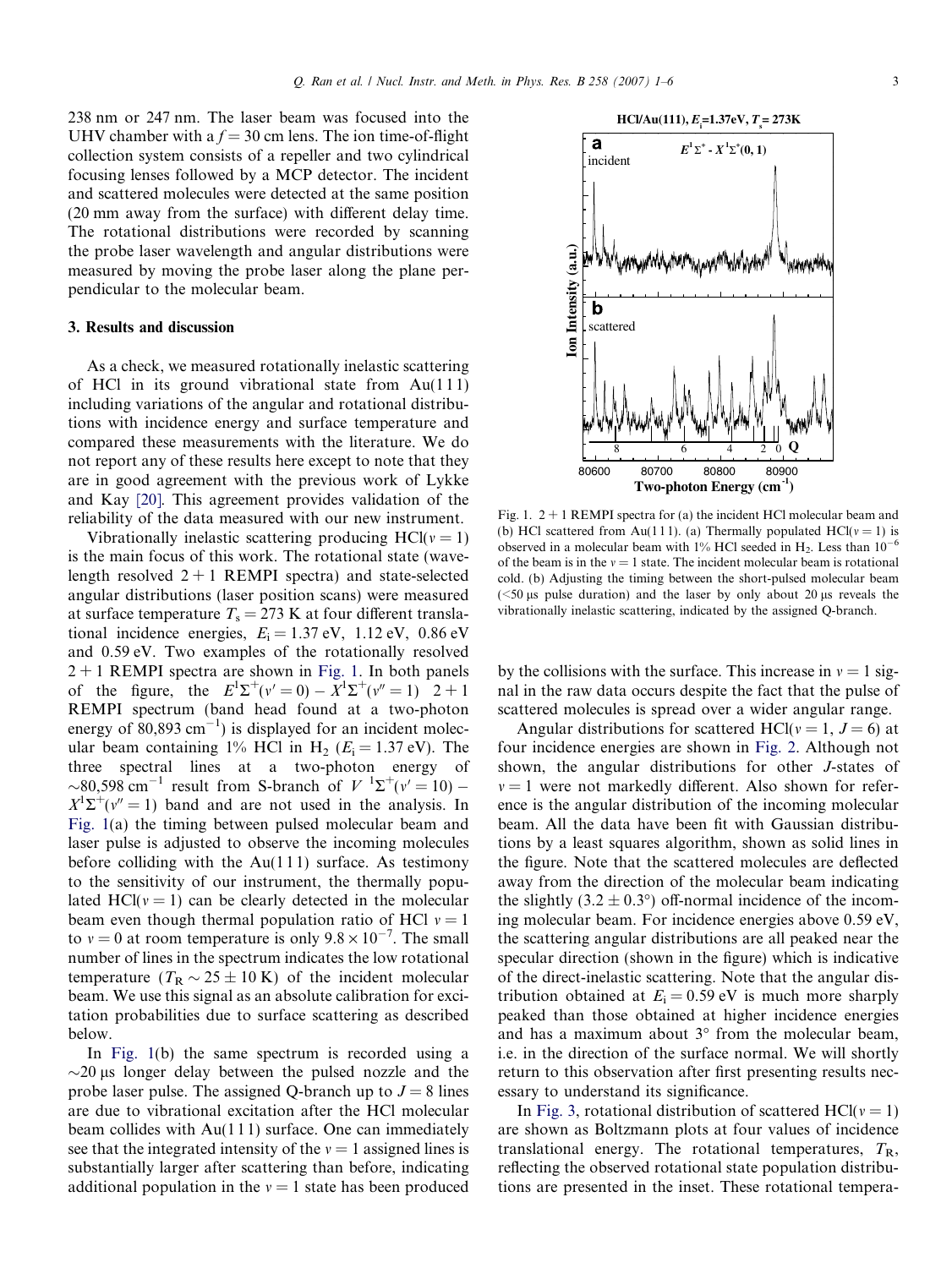<span id="page-3-0"></span>

Fig. 2. Angular distributions for vibrationally inelastic scattering of HCl ( $v = 0 \rightarrow 1$ ,  $J = 6$ ) from Au(111) at four incidence energies. The points are the experimental data; while the solid lines are Gaussian fits to the data. Note that the scattering peaks at defection angle of  $6-7^{\circ}$ , due to the fact that the molecular beam is incident on the surface  $\sim$ 3° off normal. The angular distribution at  $E_i$  = 0.59 eV appears at a smaller ( $\sim$ 3°) defection angle, indicating a preference for emerging near the surface normal.



Fig. 3. Boltzmann plots for the scattered HCl( $v = 1$ ) from Au(111) at surface temperature  $T_s = 273 \text{ K}$  and incidence energies  $E_i = 0.59 \text{ eV}$ , 0.86 eV, 1.12 eV and 1.37 eV. Inset: rotational temperature  $T_R$  derived from Boltzmann distribution fit. The rotational excitation is relatively insensitive to incidence energy of translation except near the threshold of vibrational excitation.

tures were derived from rotationally resolved signals, correcting for line-strength factors and fitted to Boltzmann distribution. Note the significant decrease in rotational temperature seen at the lowest incidence energy.

To obtain the absolute excitation probability, we compare the observed  $v = 1$  signal resulting from scattering to the thermal population in the incident molecular beam. The observed relative signals must also be corrected for the differences in angular, rotational and temporal distribution, as well as for laser power. The difference in the temporal distributions of the two signals was only minor. All of these measurements have been repeated several times.

The derived incidence energy dependence of the vibrational excitation probability of HCl( $v = 0 \rightarrow 1$ ) is shown in Fig. 4. Several interesting things can be seen from this figure.

First, the vibrational excitation probability of  $HCl(v = 0 \rightarrow 1)$  on Au(111) at low surface temperature



Fig. 4. Incidence energy dependence of vibrational excitation probability of HCl( $v = 0 \rightarrow 1$ ) from Au(111) at 273 K surface temperature. The dash line at  $2.5 \times 10^{-7}$  is the thermal expectation value. Also shown is the orientation averaged binding energy of HCl to Au(1 1 1) derived by Lykke and Kay [\[20\]](#page-5-0) and the HCl vibrational ( $v = 0 \rightarrow 1$ ) excitation energy.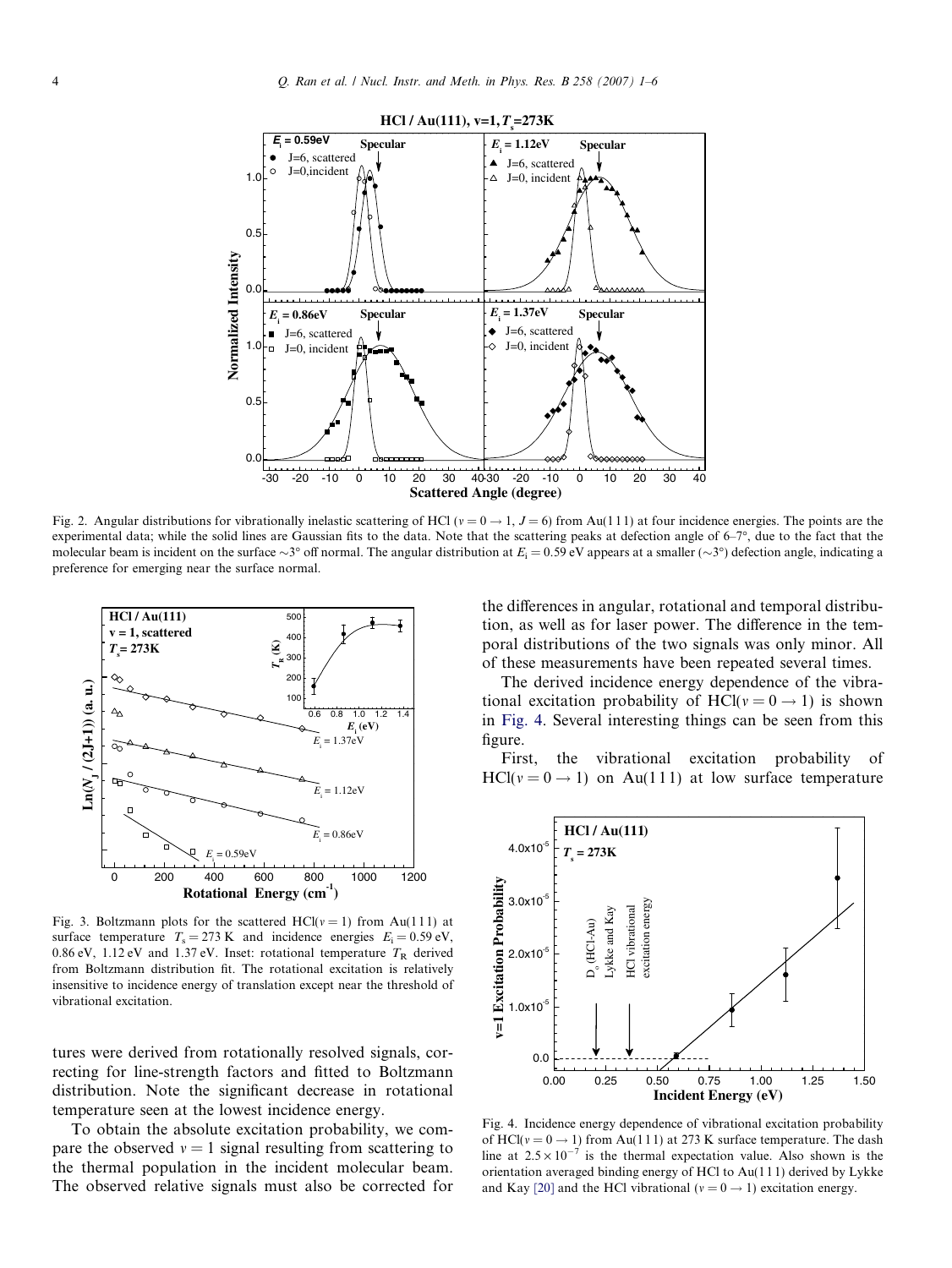40

 $(T_s = 273 \text{ K})$  is always less than about  $5 \times 10^{-5}$  (observed at the highest value of  $E_i$ ) and the lowest excitation probability for HCl is  $7.3 \times 10^{-7}$ . Comparing to previously published results for  $NO(v = 0 \rightarrow 1)$  on Ag(111) where the largest excitation probability for NO can reach  $\sim$ 7  $\times$  10<sup>-2</sup> [\[10,13\],](#page-5-0) it is clear that the energy transfer is much less efficient in the present case, suggesting a different energy transfer mechanism.

Second, there is a marked threshold behavior at  $E_i \sim 0.57$  eV. Such a threshold is consistent with a T-V energy transfer mechanism with accompanying phonon and rotational (and possibly electron hole pair) excitation. Note that the observed threshold (0.57 eV) is substantially higher than HCl( $v = 0 \rightarrow 1$ ) vibrational excitation ( $E_{vib}$  = 0.36 eV). This higher threshold is expected for a T–V mechanism, because the available energy will be shared between vibrational excitation, phonon excitation, rotational excitation and center of mass motion of the recoiling HCl. An impulsive model balancing momentum between a single Au atom ( $m = 197$ ) and a HCl molecule ( $m = 36$ ) projectile, would dissipate  $\varepsilon = 0.15 \times E_i$  into Au atom motion. Thus, if  $E_i = 0.59$  eV then  $\varepsilon = 0.09$  eV. This serves as a reasonable upper limit to the estimation of phonon excitation. [Fig. 3](#page-3-0) shows that the average rotational excitation  $kT_R$  is  $\sim$ 0.03 eV. Hence, it is reasonable that the threshold for vibrational excitation should exceed the HCl vibrational spacing by more than 0.1 eV as observed. We cannot rule out that some fraction of the incidence energy of translation (on the order of 0.1 eV or less) may also excite electron hole pairs in the metal.

We now return to the extraordinarily narrow angular distribution observed near threshold. We suggest two possible effects that might contribute to this narrowing of the angular distribution near threshold: one associated with surface thermal motion and the other with trapping. The width of the angular distributions of molecules scattered from low index planes of metal surfaces has a strong contribution from normal momentum transfer between the incident molecule and vibrational phase of moving surface atoms; collisions with surface atoms moving away from the surface result in deflection of the molecule towards the surface normal (supra-specular), while collisions with surface atoms moving into the surface, result in deflection towards the plane of the surface (sub-specular). Higher surface temperatures imply faster surface atom motion and thus a broadening of the angular distribution. Near threshold, however, the phase space of surface thermal motion which can contribute to  $HCl(v = 0 \rightarrow 1)$  excitation is restricted. Thus the angular distribution will narrow and move towards the surface normal. This effect does not provide a complete explanation of the observed angular distributions. Note that the angular distribution is narrowed in both the positive and negative scattering angles. The clipping of the angular distribution at negative angles cannot result from the phase space restrictions associated with thermal surface atom motion.



Fig. 5. Influence of surface temperature on the angular distribution for vibrationally inelastic scattering near threshold  $E_i = 0.59$  eV. Comparison is made to the vibrationally inelastic scattering high above threshold and to vibrationally elastic processes at the same translational incidence energy. The symbols are the full widths at half maximum (FWHM) of Gauss fits to the observed angular distributions. Measurements are presented for  $J = 6$ .

Rather, we believe this dramatic narrowing of the angular distribution results from trapping of  $\text{HCI}(v = 1)$  molecules produced near threshold. Consider for example those molecules that have undergone T–V excitation with phonon and rotational excitation and emerge from the surface with considerably lower recoil translational energy. Only those molecules that emerge near the surface normal, where nearly all of the molecule's remaining translational energy is useful for escape will remain un-trapped and be observed in this experiment. Conversely, those that emerge at large off-normal angles of recoil do not possess a large enough normal component of translation energy to escape the attractive forces of the surfaces.

To help confirm or disprove this view we also measured the effect of heating the surface on the angular distributions for this near threshold value of the incidence energy. The outcome can be seen in Fig. 5, where it is shown that a change in  $T_s$  of 673 K dramatically broadens angular distributions in the near threshold incidence energy scattering of  $v = 0 \rightarrow 1$ , while having a much weaker influence on the high above threshold  $v = 0 \rightarrow 1$  scattering or the  $v = 0 \rightarrow 0$  scattering. We believe this can be understood by the additional relative translational energy provided between Au atom and the HCl molecule with increasing surface temperature.

#### 4. Conclusions

Molecular beam and quantum-state selective probe techniques have been used to study the energy transfer in the scattering of HCl molecules from gold surface. Direct vibrational excitation of HCl( $v = 0 \rightarrow 1$ ) has been observed when  $H_2$  seeded molecular beams are scattered from a Au(111) surface at low surface temperature ( $T_s = 273$  K).